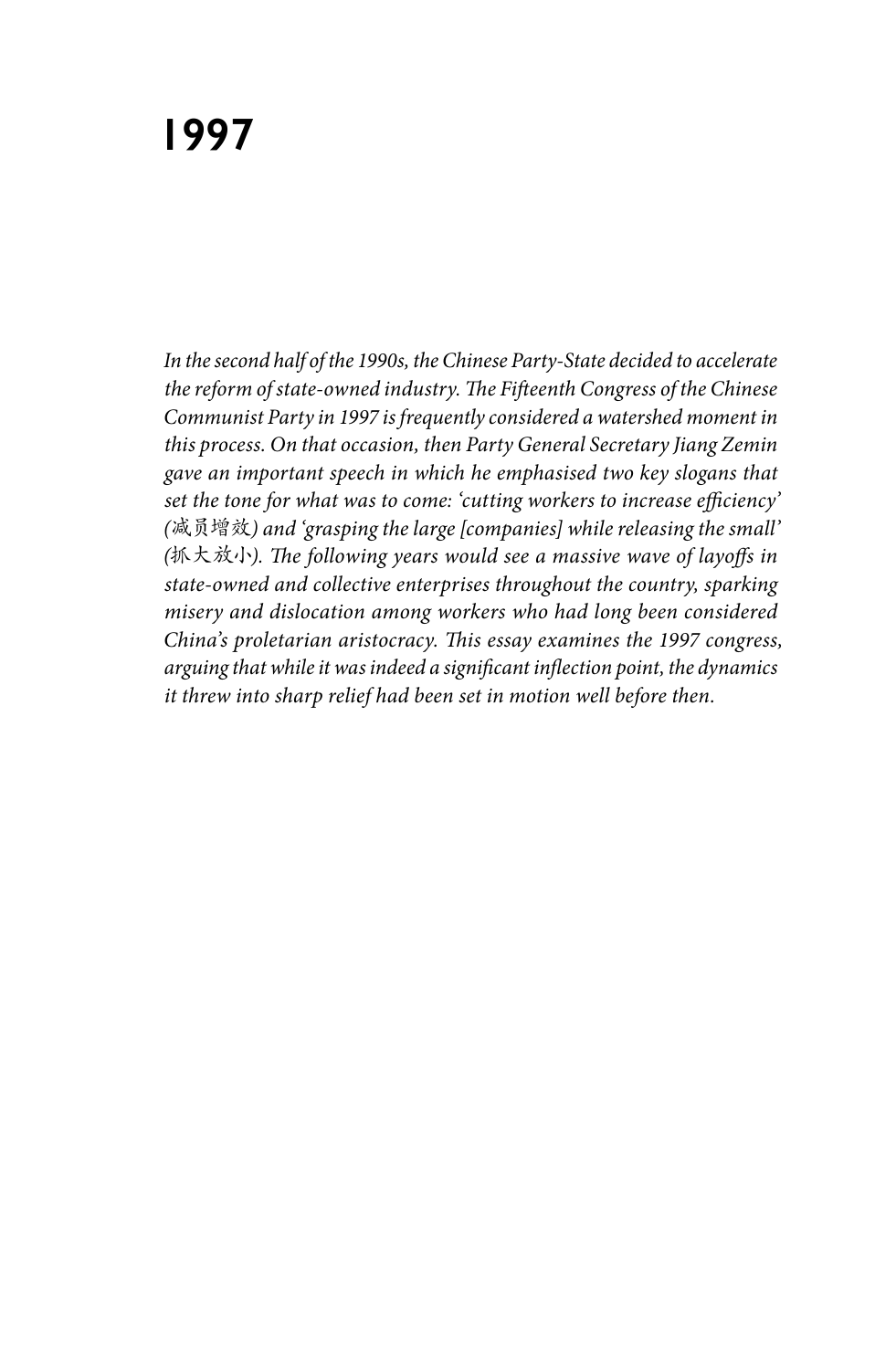# *Xiagang***: The Fifteenth Party Congress and Mass Layoffs in State-Owned Enterprises**

William HURST

 $\frac{1}{2}$ or seven days in September 1997, the Chinese Communist Party (CCP) convened its Fifteenth Party Congress in Beijing. Emerging from the congress was a series of statements and documents that put reform of state-owned enterprises (SOEs), and particularly of labour relations within them, front and centre. Many observers have jumped to the facile yet erroneous conclusion that this marked the sharp injection of hard budget constraints into the logic of firms now expected to behave as market-rational actors and reduce their excess costs—the greatest of which, by far, were to be found in payrolls massively bloated by bureaucratic labour allocation under the planned economy. It is essential we remember, however, that, rather than a monocausal tale of hardening budgets, the reform of state-owned industry in China has been a meandering—and unfinished—journey of negotiation, experimentation and occasional desperation unfolding over four decades.1 This essay recounts that journey, analyses the specific impacts of the moves made at the Fifteenth Party Congress and offers some updates in light of events up to early 2021.

The Two Decades before the Congress

The reform-era story begins with the contested process of decollectivisation of agriculture (see Unger's essay about 1981 in the present volume). Heralded by many scholars abroad (and by the Chinese Government at home after the fact) as an unqualified success, decollectivisation brought sharply differential results to different parts of China. In the northeast, in particular, it failed to deliver promised benefits and led to significantly decreasing rural incomes relative to the rest of China. Combined with early moves towards what became known as the 'dual-track system' (双轨 制), under which SOEs were allowed to sell on the market products they manufactured outside or beyond plan quotas, reform left many heavy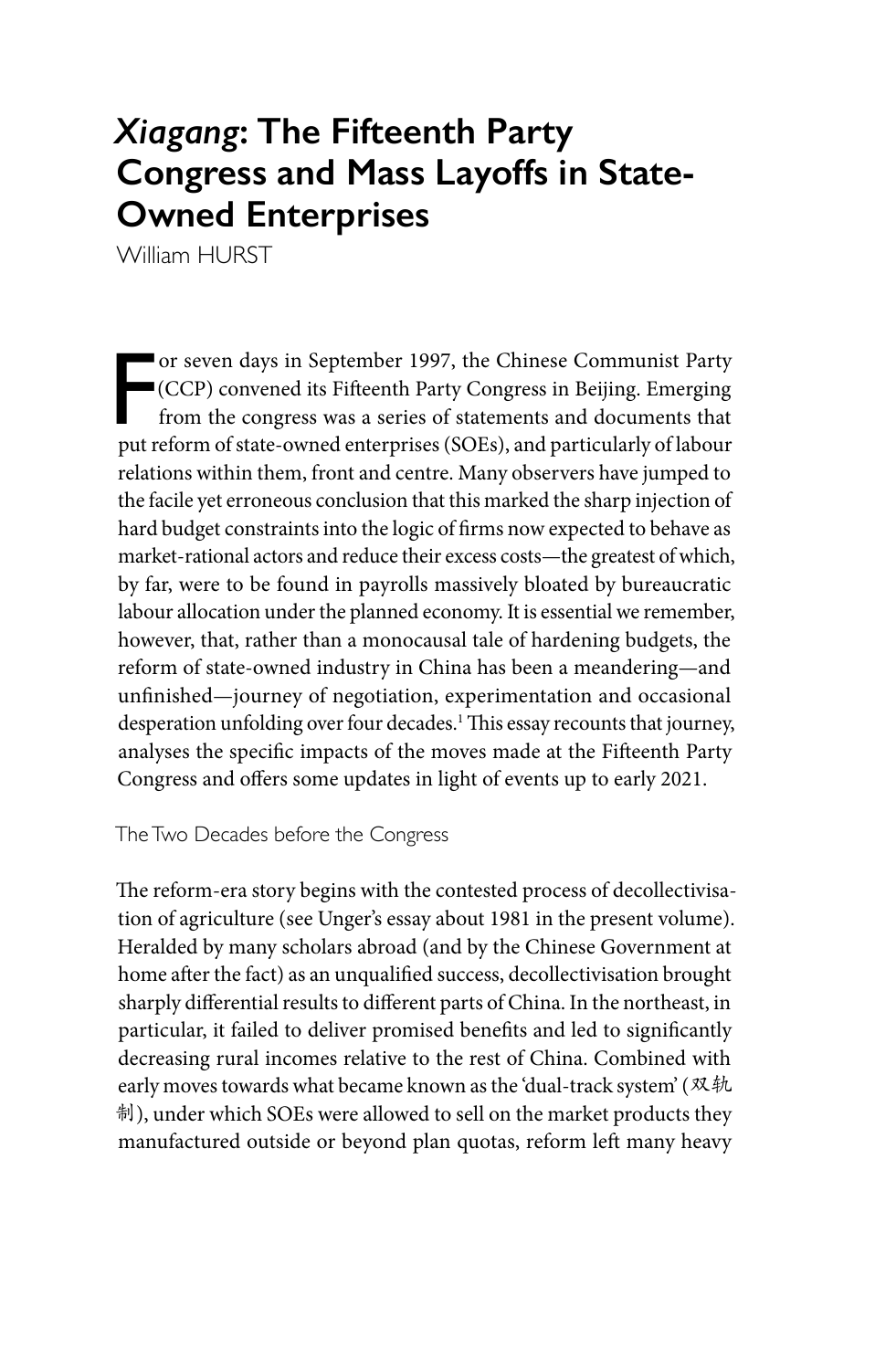industrial firms in the northeast adrift, especially as they were unable to modify production to turn out goods demanded in the mainly light industrial and consumer-oriented market.

In a shifting political economic landscape, in which 'pigs were suddenly more valuable than pig iron had ever been', the northeast's heavy industrial behemoths faced especially sharp challenges if they were even to try to reap benefits from the market or make up for reduced assistance from the state plan.<sup>2</sup> Stagnant or declining local revenues conspired with worsening business environments and fraying ties with Beijing to drive many SOEs across the northeast into severe deficits and arrears, forcing them to lay off significant numbers of workers. Still, most such layoffs were concealed in official data and reports, and nearly all took place through various informal arrangements. By the end of the 1980s, a number of northeastern cities were filled with SOEs that had gone bankrupt in all but name, and perhaps millions of workers had already lost their jobs and incomes, even if they could not be reported formally as 'laid-off' (下岗) or 'unemployed' (失业); at that time, the former category did not yet exist under Chinese law or policy, while the latter was so politically sensitive and ideologically charged that most officials and enterprise leaders sought to avoid at all costs designating anyone as 'unemployed'.<sup>3</sup>

Starting in the early 1990s, however, the woes of the northeast began to spill over the Great Wall and into other regions of China's industrial heartland. Areas with high concentrations of extractive industries—like the coal-mining-dependent North-Central provinces of Shanxi, Henan and parts of Inner Mongolia—were an aberration. Here, SOEs *added*  substantially to their workforces between 1990 and 1997. Elsewhere, however, as in the region I have called the Upper Changjiang (comprising Hunan, Hubei, Sichuan and Chongqing), many SOEs began shedding workers, as competition with foreign firms, private firms, and other SOEs became increasingly intense. Several SOEs had difficulty competing, in part due to structural disadvantages, such as antiquated equipment, restrictions on specific sectors or activities and locations selected based on national security rather than business principles during the Third Front (see Meyskens's essay in the present volume). Military enterprises were hit especially hard. The only region where firms came under intense pressure but were still largely able to stave off layoffs was the central coast (Tianjin, peninsular Shandong, Jiangsu and Shanghai), where the rich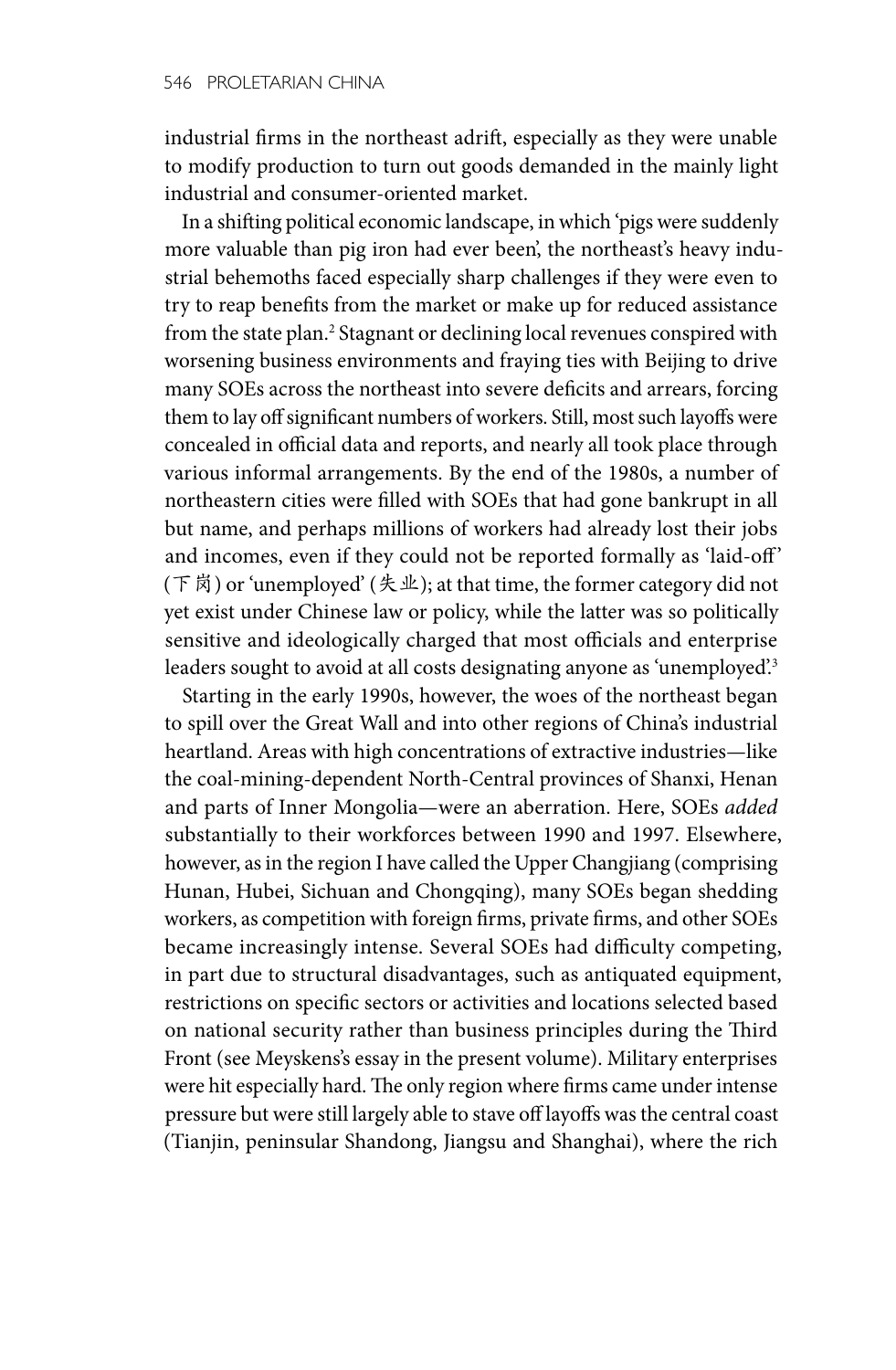coffers of local governments played a vital supportive role.<sup>4</sup> Meanwhile, the carnage across the northeastern provinces of Liaoning, Jilin and Heilongjiang continued apace, accelerated by new trends such as foreign competition in sectors like automobiles and structural changes like the exhaustion of important oil and coal deposits.5 Thus, by the time the Party congress delegates convened in 1997, mass unemployment was already a reality across much of the Upper Changjiang and had become a severe social problem in the northeast.

## A Watershed?

At the famous Fifteenth Party Congress, General Secretary Jiang Zemin gave perhaps the single most notable and influential speech on SOE labour reform of the period, emphasising two key slogans: 'cutting workers to increase efficiency' (减员增效) and 'grasping the large while releasing the small' (抓大放小). Specifically, he proclaimed:

We must look to do well by the whole state-owned economy, grasping well the large and letting go of the small, to achieve a strategic restructuring of the SOEs. Taking capital as the bindings we must, through the market, amass great enterprise groups that are of relatively strong competitive ability, multi-regional, multi-sectoral, multi-ownership system, and multi-national … [We must also] implement and encourage annexations, standard bankruptcies, lay-offs and departures, cutting workers to increase efficiency and the re-employment project, give shape to a competitive mechanism of survival of the fittest for enterprises. With the deepening of enterprise reform, technological progress, and structural economic challenges, the movement of personnel and the laying off of workers are difficult to avoid.<sup>6</sup>

This bold declaration of the Party's intention to reform labour relations in the state sector, and of its willingness (even eagerness) to do so through the specific mechanisms of closing or selling off smaller and unprofitable firms and deliberately cutting workers from the labour force, marked an important departure. No longer did layoffs need to be kept hidden. Rather, firms were explicitly encouraged to use them as a primary, valid means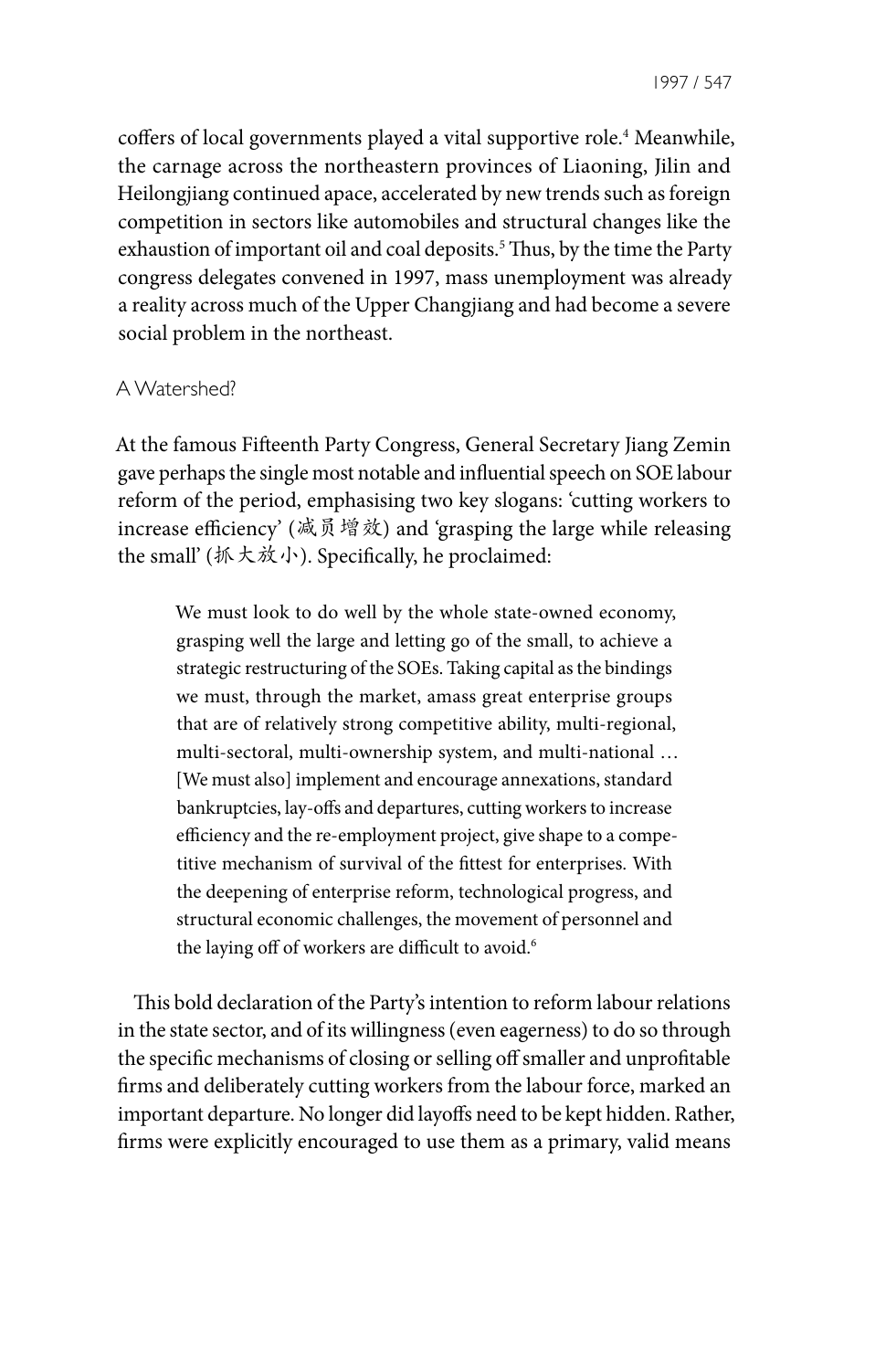for achieving profitability. This message was reiterated countless times in subsequent years, following the opening of the gates at the congress.

Indeed, within a few months, in December 1997, then Premier Zhu Rongji delivered an even starker directive in a high-profile speech entitled 'Resolutely and Unswervingly Follow the Road of Encouraging Annexations, Standard Bankruptcies, Layoffs and Departures, Cutting Workers and Raising Efficiency, and the Realisation of the Reemployment Project'.7 By May 1998, the State Council and CCP Central Committee jointly convened the 'Work Conference on Basic Livelihood Protection and Reemployment of Laid-Off Workers in SOEs', at which both the demand to reduce staff to increase efficiency and a number of policy measures aimed at easing workers' dislocation were trumpeted. By the end of 1998, the number of laid-off workers had duly increased to at least thirty million.<sup>8</sup> It is important to note, however, that China's official formal 'unemployment' rate (城镇登记失业率) never rose to anything like a correspondingly high level. That category remained restricted and politically policed, with only workers whose firms had failed or who had other kinds of special status permitted to register formally as 'unemployed'. This left a conceptual and regulatory morass in which pinning down precise numbers and rates of joblessness was notoriously difficult.<sup>9</sup>

But how much had really changed? Did the Party congress and work conference actually reorient the political economy of China's SOEs? Or did they simply formalise and give official endorsement to measures already undertaken on an ad hoc basis for many years? Did thirty million workers lose their jobs in two years, in other words, or were they simply acknowledged and counted as laid-off, having been concealed in that de facto status before? The answers depend heavily on at which regions and sectors one chooses to look. While the official narrative was one of sharp redirection, we have seen that unemployment on a massive scale had already existed in places like the northeast for at least a decade. Many older Third Front and other heavy industries in inland regions, like the Upper Changjiang, had also been struggling, while international and domestic competition were hurting light industrial firms across those and other areas. Genuinely new unemployment was concentrated in resource-extractive sectors in regions like northern-central China and in the otherwise relatively economically healthy cities along China's central coast.10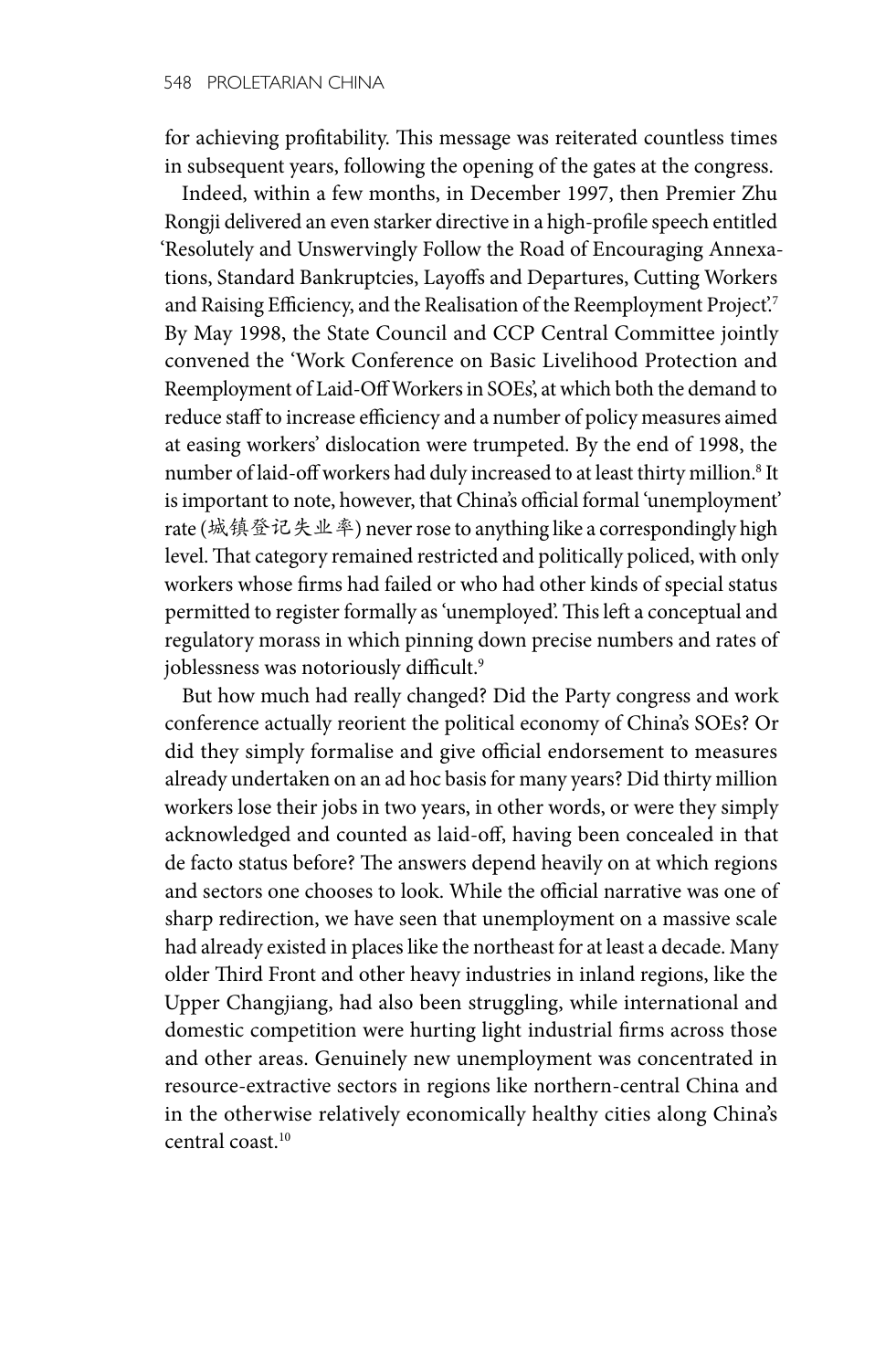In these regions, job losses occurred largely in direct response to *political* rather than *economic* pressures. Far from a natural hardening of SOE budget constraints, the orders disseminated from the state leadership and Party centre were programmatic commands. Firms received quotas for what percentage of staff should be laid-off and sometimes had to scramble to meet them, shedding workers they actually needed to maximise efficient production.11 Such job losses by fiat constituted a critical subset of SOE layoffs that too often has gone unnoticed. Many observers have assumed that layoffs were a 'northeastern problem' and failed to recognise that a plurality of layoffs—and a majority of those that were verifiably novel in the late 1990s and early 2000s—occurred in places like Shanghai or Nanjing, rather than Shenyang or Anshan.

Another mechanism that became important was the policy of 'grasping the large while releasing the small'. This emerged from debates around the Ninth Five Year Plan (1996–2000) and was, in fact, already being implemented before the Fifteenth Party Congress, despite the erroneous insistence of some scholars that it emerged only after the congress.12 But, after 1997, its implementation was expanded to facilitate state economic and political divestment from thousands of small and medium-sized SOEs, affording local governments and enterprise cadres wide latitude to restructure or close those firms as they saw fit.

While the Fifteenth Party Congress was certainly not the cause of all—or even most—layoffs across the Chinese state sector, it was indeed a significant inflection point, exacerbating existing trends in some regions and sectors and adding new pressures across others. The festering problems of the northeast and certain other places were formalised and brought into the open. Economically healthy regions and sectors were ordered to cut staff in response to political fiat. And the existing mechanism of encouraging divestment from smaller firms was broadened and bolstered to speed up the privatisations and closures leading to the loss of millions of jobs.

#### Grasping the Large and Releasing the Small

While many have remarked that the policy of grasping the large while releasing the small was a major contributor to layoffs, fewer have analysed its implications in detail, especially at the microlevel.<sup>13</sup> Across a great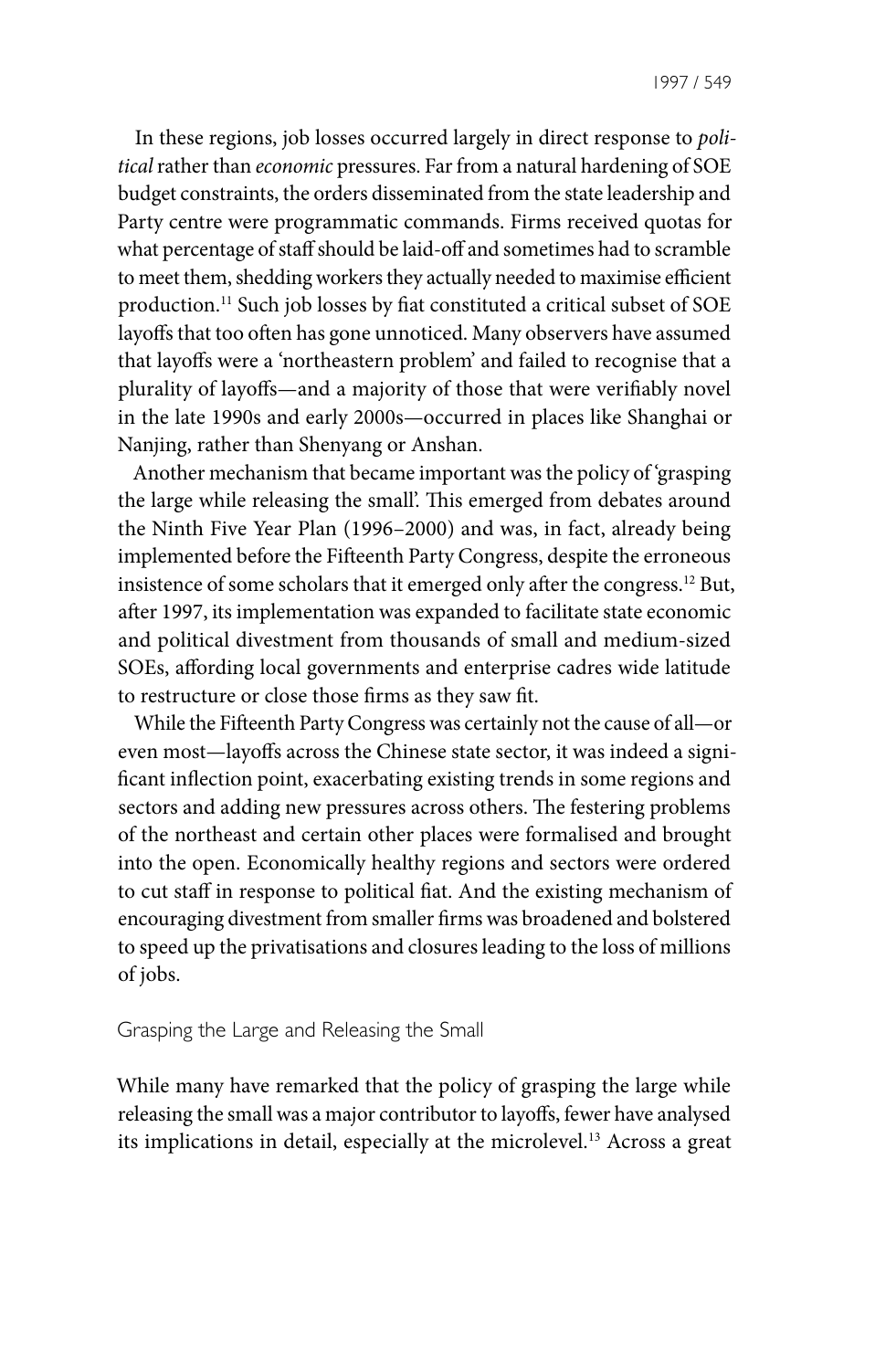many small SOEs and urban collective enterprises, the policy was used to justify *de jure*, as well as *de facto*, privatisation and the mass layoff of nearly all employees. After being let go, workers could then apply for their old jobs, often at lower salaries and sans any other benefits or security. Many were never allowed to return at all. Others were asked to pay fees or bribes for the privilege of going back to work.<sup>14</sup>

In my own previous work, I examined the detailed case of a machine tool plant in a part of Hubei Province I called 'County J'.15 Based on streams of enterprise and county government internal documents, I was able to piece together the tale of that firm's restructuring as it unfolded over about a year between the summer of 1996 and mid-1997, amid a broader process of policy involution that bent the implementation of general central directives to the particularistic advantage of enterprise cadres and local officials. Unsurprisingly, it rendered the plant's workers much worse off. In the end, the plant was transformed into a private corporation, with shares distributed among workers and managers, but in a manner requiring workers to pay to keep their shares (even as their jobs were in jeopardy). Those who could not pay saw their shares go up for auction to enterprise cadres or other workers with deeper pockets. By 2011, the reconstituted firm had achieved a high level of commercial success, but with a workforce only 40 percent the size of what it had been in 1996. A firm that had long been a critical employer in this county town had become profitable, but no longer offered many jobs. Similar stories were repeated all over the country, especially in county towns and smaller prefecture-level cities, where local SOEs and even smaller collective-sector enterprises predominated (and where other employment opportunities tended to be scarce).

### 2008 and Beyond: Cresting of the Wave?

Over the decade after the Fifteenth Party Congress, a new policy consensus came into focus around a more universalistic welfare relief program known as the 'minimum livelihood guarantee' (最低生活保障, or *dibao* for short).16 This, combined with comprehensive healthcare and pension reform, constituted a new state welfare regime for Chinese workers (see also Solinger's essay in the present volume).<sup>17</sup> Social protection, though less generous and encompassing, was no longer tied nearly so closely